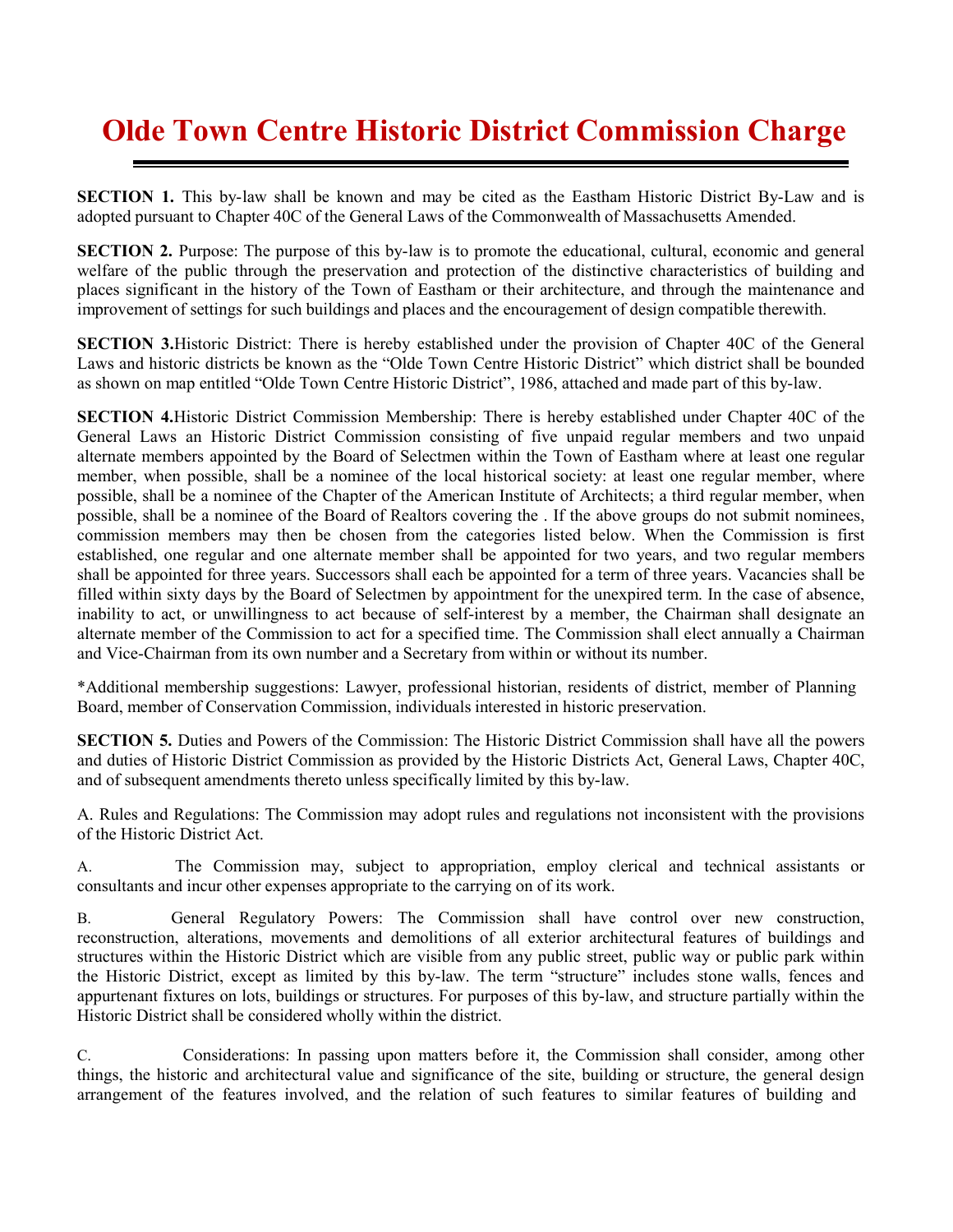structures in the surrounding area. In the case of new construction or additions to existing buildings or structures, the Commission shall consider the appropriateness of the size and shape of the building or structure both in relation to the land area upon which the building or structure is situated and to buildings and structures in the vicinity, and the Commission may, in appropriate cases, impose dimensional and setback requirements in addition to those required by applicable zoning by-laws.

D. The Commission may determine from time to time after public hearing that certain categories of exterior architectural features, or structures may be constructed or altered without review by the Commission.

## **SECTION 6.** Limitations and Exemptions

A. The Historic District Commission shall not make any recommendation or requirement with regard to new construction, reconstructions or additions except for the purpose of preventing developments incongruous to the historic aspects of architectural characteristics of the surroundings and of the historic district.

B. The following are exempt from the control of an Historic District Commission:

1. Ordinary maintenance and repair of any exterior architectural feature if such repair and maintenance does not involve a fundamental change in design and materials.

2. Any constructions, demolitions or alterations under a permit issued by a building inspector or similar agent prior to the effective date of the establishment of the district.

3. Any constructions, demolitions or alterations under orders issued by a building inspector or similar agent of the purpose of public safety.

4. Landscaping with plants, tress, hedges or shrubs.

5. Terraces, walks, sidewalks and other similar structures, including driveways or parking lots provided that the structure is at grade level.

6. Storm doors and windows, screen doors and windows, air conditioners and conventional roof-top TV antennae. (Not exempt from Commission review would be TV satellite dishes and short-wave radio antennae).

7. The reconstruction substantially similar in exterior design of a building, structure or exterior architectural feature damaged or destroyed by fire, storm, or other disaster provided such reconstruction is begin within one year thereafter and carried forward with due diligence.

8. A. Signs used for residential occupation or professional purposes which are not more than one foot square in area are excluded from review, provided that:

- a) Only one sign is displayed for each building or structure.
- b) The sign consists of letters painted on wood without a symbol or trademark.
- c) If illuminated, is illuminated only indirectly.
- d) All signs should conform to the present Eastham Town Sign Code except as herein noted.

C. Signs used in connection with non-residential purposes which are not more than twelve square feet in area are excluded from review, provided that:

- 1. Only one sign is displayed for each building or structure.
- 2. The sign consists of letters painted on wood without a symbol or trademark;
- 3. If illuminated, is illuminated only indirectly.
- 4. All signs should conform to present Eastham Town Sign Code except as herein noted.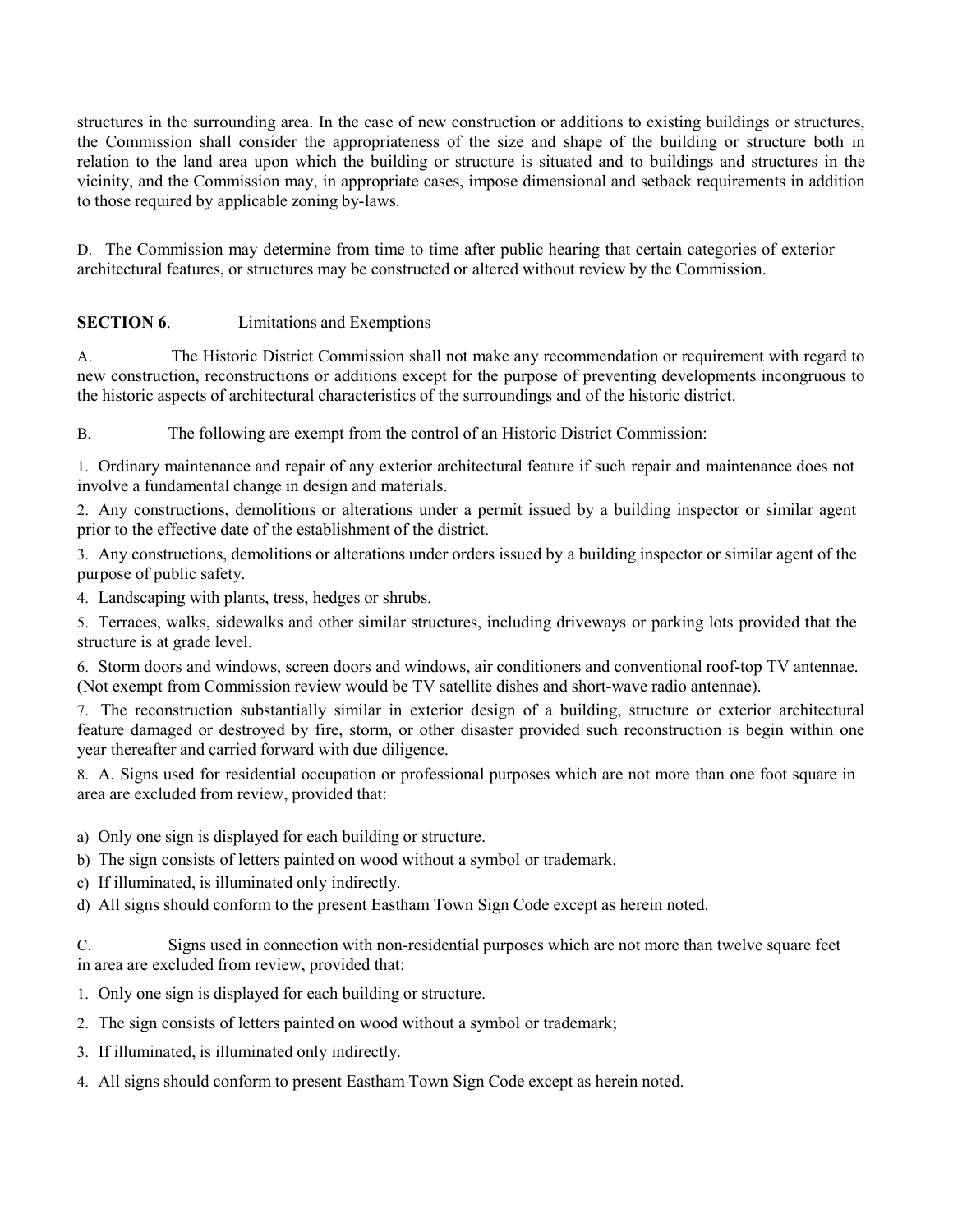## 4.a) Temporary signs and structures up to thirty days.

## **SECTION 7. Procedures**

A. Except as this by-law provides in Section 5, no building or structure within the historic district shall be constructed or altered in any way that affects exterior architectural features unless the Commission shall first have issued a certificate off appropriateness a certificate of non-applicability or a certificate of hardship with respect to such construction or alteration. Nor shall any building permit for demolition be issued for any building or structure within the historic district until the certificate required by this section has been issued by the Commission.

B. Applications for certificates shall be made in triplicate with the Historic District Commission. Applications shall be in the form specified by the commission, to include plans and elevations drawn to scale, detailed enough to show architectural design of the structure and its relation to the existing building, and other materials deemed necessary by the Commission Plot and site plans should be filed when application for certificates are made for improvements affecting appearances, such as walls and fences. In the case of demolition or removal, the application must include a statement of the proposed condition and appearance of the property thereafter.

C. Within fourteen (14) days of the filing of an application for any certificate, the Commission shall determine whether the application involves any features which are subject to approval by the Commission.

D. If the application requires the Commission's review or at the request of the application the Commission shall hold a public hearing, unless waived according to the provision of Chapter 40C of the General Laws, as amended. Public notice of the time, place and purposes of the hearing shall be given at least fourteen (14) days in advance and the Commission must notify by mail affected parties as provided in Chapter 40C of the General Laws, as amended.

E. The Commission shall decide upon the determination of any application within sixty (60) days of its filing or within such further time as the applicant may request in writing.

F. A Certificate of Appropriateness shall be issued to the applicant if the Commission determines that the proposed construction or alteration will be appropriate for or compatible with the preservation or protection of the historic district. In the case of a disapproval or an application for a Certificate or Appropriateness, the Commission shall place upon its records the reasons for such determination and shall forthwith cause a notice of its determination, accompanied by a copy of the reasons therefore as set forth in the records of the Commission to be issued to the application, and the Commission may make recommendations to the applicant with respect to appropriateness of design. Prior to the issuance of any disapproval, the Commission may notify the applicant of its proposed action, accompanied by recommendations of changes in the applicant's proposal which, if made, would make the application acceptable to the Commission. If within fourteen (14) days of the receipt of such notice, the applicant files a written modification of his application in conformity with the recommended changes of the Commission, the Commission shall issue a Certificate of Appropriateness to the applicant.

G. Upon request, the Commission may issue a Certificate of Non-Applicability to any applicant whose request does not require Commission approval.

H. If an application is deemed inappropriate or if application is made for a Certificate of Hardship, the Commission may issue a Certificate of Hardship if conditions especially affecting the building or structure involved, but no affecting the historic district generally, would make failure to approve an application involve a substantial hardship, financial or otherwise, to the applicant, and approval would not involve substantial detriment to the public welfare. A Certificate of Hardship shall also be issued in the event that the